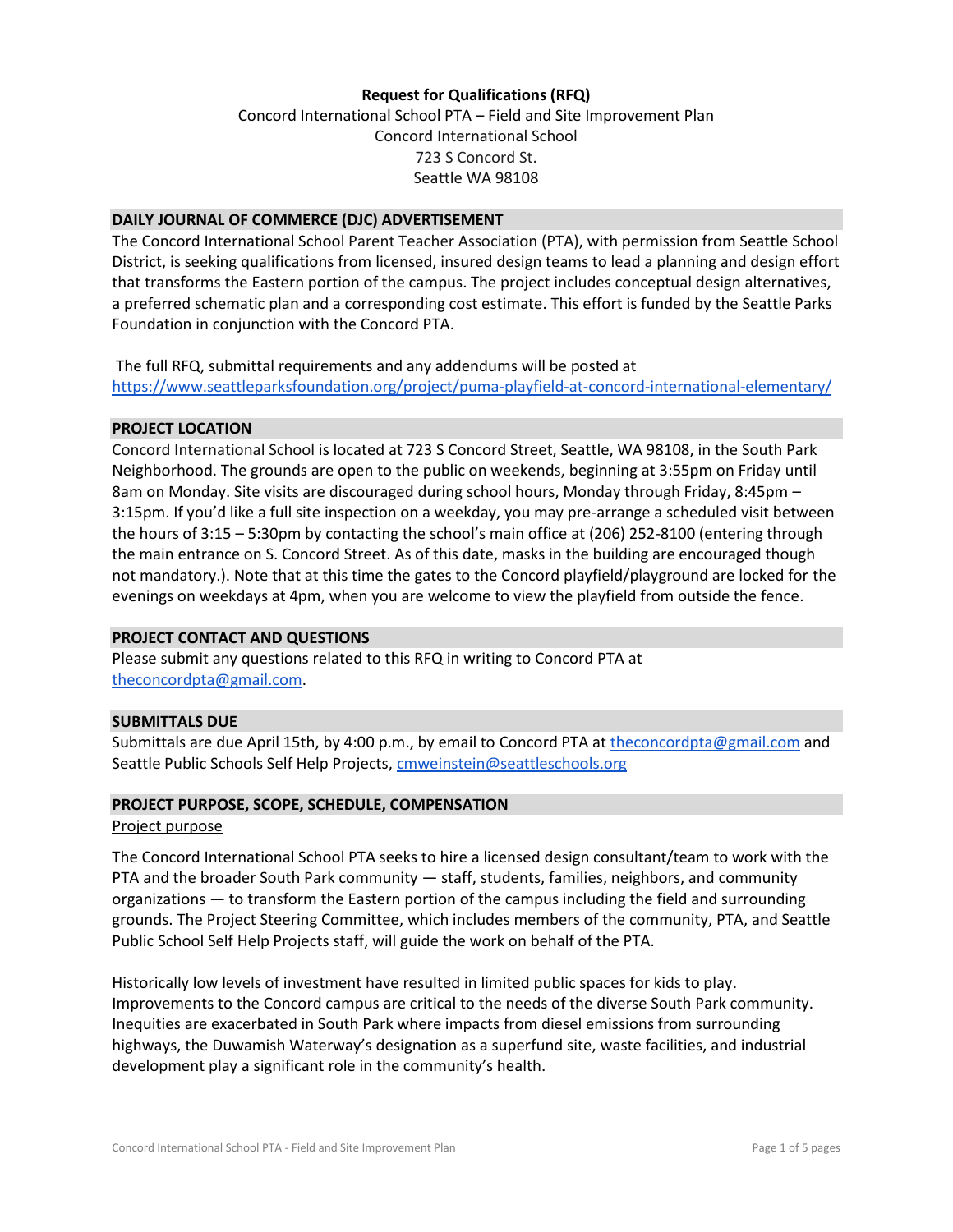The Concord PTA has been working on improvements to the school campus for the past six years. Improvements include a new welcoming entry (2018), new play equipment (2012), and improvements around the field including a pollinator pathway (2017). A design for an accessible ramp connecting the Southwest corner of the campus to the neighborhood is complete and SPS plans to begin construction in the summer of 2022.

The improvements at Concord will provide the space for physical activity to achieve healthy outcomes for the neighborhood. An overarching goal of our planning and inclusion efforts is to strengthen relationships and foster a more cohesive school/neighborhood community.

Other important considerations, in addition to addressing health disparities through improved physical spaces and future programming include the design of educational, imaginative, multicultural, environmentally sound, fun, safe, and functional play. The final design must be maintainable by the school district and meet school district standards. Improvements shall integrate elements suitable to accommodate the needs of those who are physically and/or mentally challenged.

## Scope of Work

Existing Data and Codes — Review the PTA's Greening Concord plans, school district campus plans and applicable city codes that may have an effect on future improvements.

Project Steering Committee — this committee includes school staff, PTA, community members, and others. Design team will work with the project steering committee to develop a multi-faceted plan to engage and inform the surrounding community on the opportunities with this project.

Project Stakeholders — this committee includes project stakeholders, who offer specific areas of expertise related to physical activity and healthy outcomes, greening of school yards and future programming. The design team will include input and insight from project stakeholders into the design process. Seattle Public Schools Self Help Project team will provide guidance throughout the process to ensure the needs of our students and facilities are addressed.

Scope of work includes:

- Attend, with PTA as host, virtual steering committee meetings to plan and organize the project. Virtually attend at least one Seattle Public Schools Self Help Review meeting.
- Facilitate a minimum of 3 community meetings for engagement/outreach develop and implement creative mechanisms (online forums, interactive open houses, traditional community meetings (COVID permitting) etc.) to seek input, share findings and discuss potential ideas with the community and stakeholders. Prepare graphics and design exercises to meaningfully engage participants.
- Focused effort to address race and social justice in the process and design (with ideas from the City of Seattle RSJ toolkit adapted and expanded to this specific area).
- Develop and present a minimum of two conceptual design alternatives for review and input.
- Advance a final, preferred alternative to schematic design, with corresponding budget.
- Create graphics to support future fundraising efforts.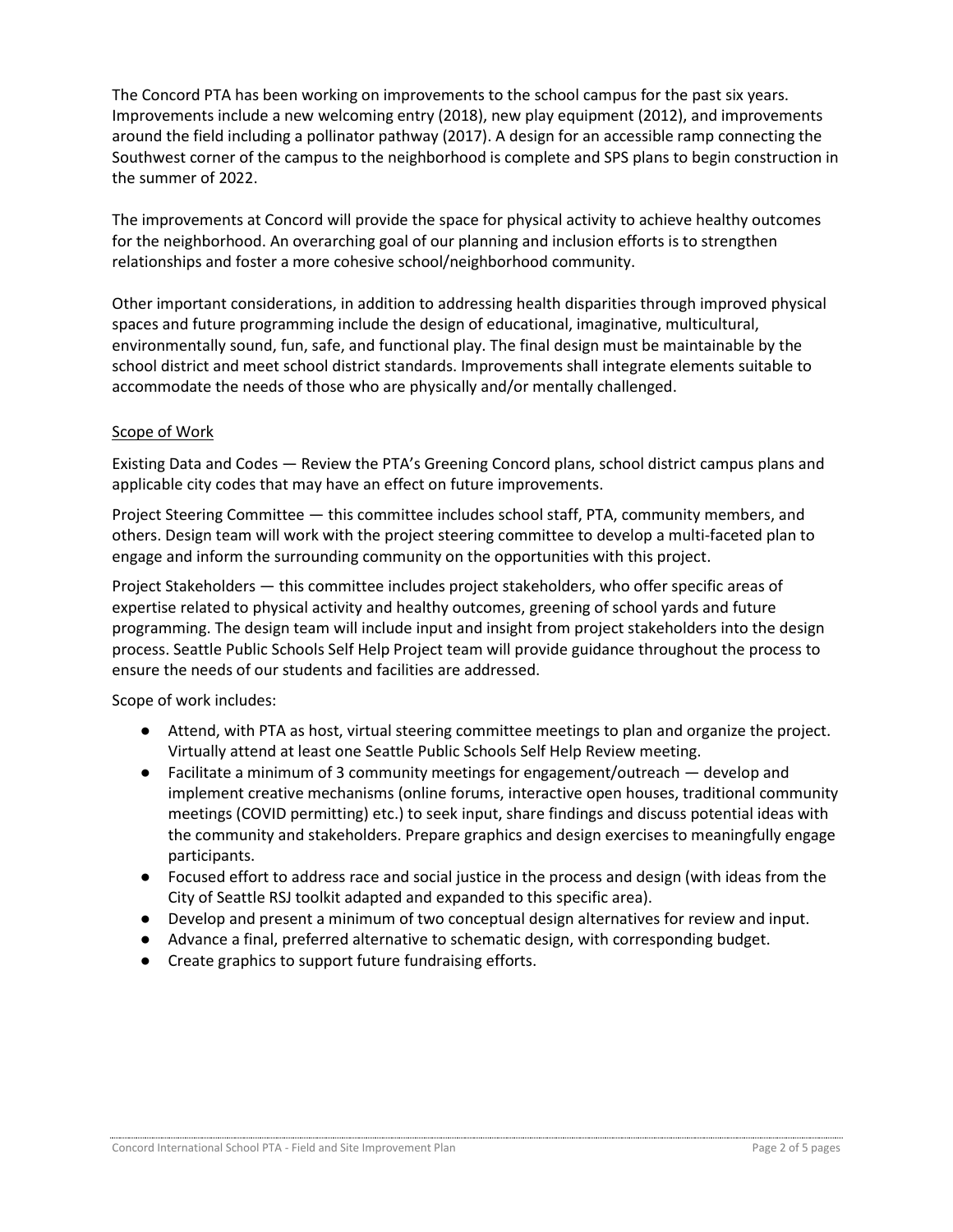Project Schedule

| <b>Activity</b>                   | <b>Results/Deliverables</b>         | <b>Target Date</b>          |
|-----------------------------------|-------------------------------------|-----------------------------|
| Contract execution                | Contract with Consultant team       | May 2022                    |
| Consultants meet and site walk    | Orient consultant team to           | May 2022                    |
| with project Steering             | project scope and challenges        |                             |
| Committee                         |                                     |                             |
| Consultant team research          | Consultant team to become           | May 2022                    |
| neighborhood, existing facility   | familiar with existing site and     |                             |
| and applicable City codes         | neighborhood challenges             |                             |
| Meet and gather input from the    | Input will be used to guide         | <b>June 2022</b>            |
| Project Steering Committee and    | conceptual design options           |                             |
| Stakeholders                      | developed by consultant             |                             |
| Public Meeting #1 to gather       | Develop creative ways to gather     | <b>June 2022</b>            |
| input from surrounding            | input from neighbors and other      | tentatively June 10th       |
| neighbors and community           | community groups                    |                             |
| groups                            |                                     |                             |
| Meet with project Steering        | Develop conceptual designs to       | August 2022                 |
| <b>Committee and Stakeholders</b> | share with committee and            |                             |
| and Self Help review              | stakeholders. Options will          |                             |
|                                   | include play elements,              |                             |
|                                   | circulation, technical feasibility, |                             |
|                                   | permitting implications, and        |                             |
|                                   | order of magnitude cost.            |                             |
| Public Meeting #2 to share        | Public meeting to share             | Late September 2022         |
| findings and discuss potential    | conceptual designs and get          |                             |
| solutions                         | feedback                            |                             |
| Advance preferred solution to     | Consult with the project            | Late October/early November |
| schematic design with             | <b>Steering Committee and</b>       | 2022                        |
| corresponding cost estimate       | Stakeholders on public              |                             |
|                                   | feedback. Develop preferred         |                             |
|                                   | option with recommended next        |                             |
|                                   | steps including construction        |                             |
|                                   | documentation, permitting and       |                             |
|                                   | implementation.                     |                             |
| Public Meeting #3 to share        | Present preferred option for        | <b>Early December</b>       |
| preferred option with the         | advancing the design                |                             |
| Steering Committee,               |                                     |                             |
| Stakeholders, and public          |                                     |                             |

The consultant team will be selected by mid May 2022. Immediately upon contracting, we will review the master schedule beginning with the first community meeting which will be held prior to the end of school. Meetings will include project steering committee meetings, SPS Self Help reviews and community wide meetings. The final design will be completed late 2022.

During this design phase, the PTA will embark on fundraising, including grant applications, to continue the design process through construction documents and permitting, upon the successful completion of this phase.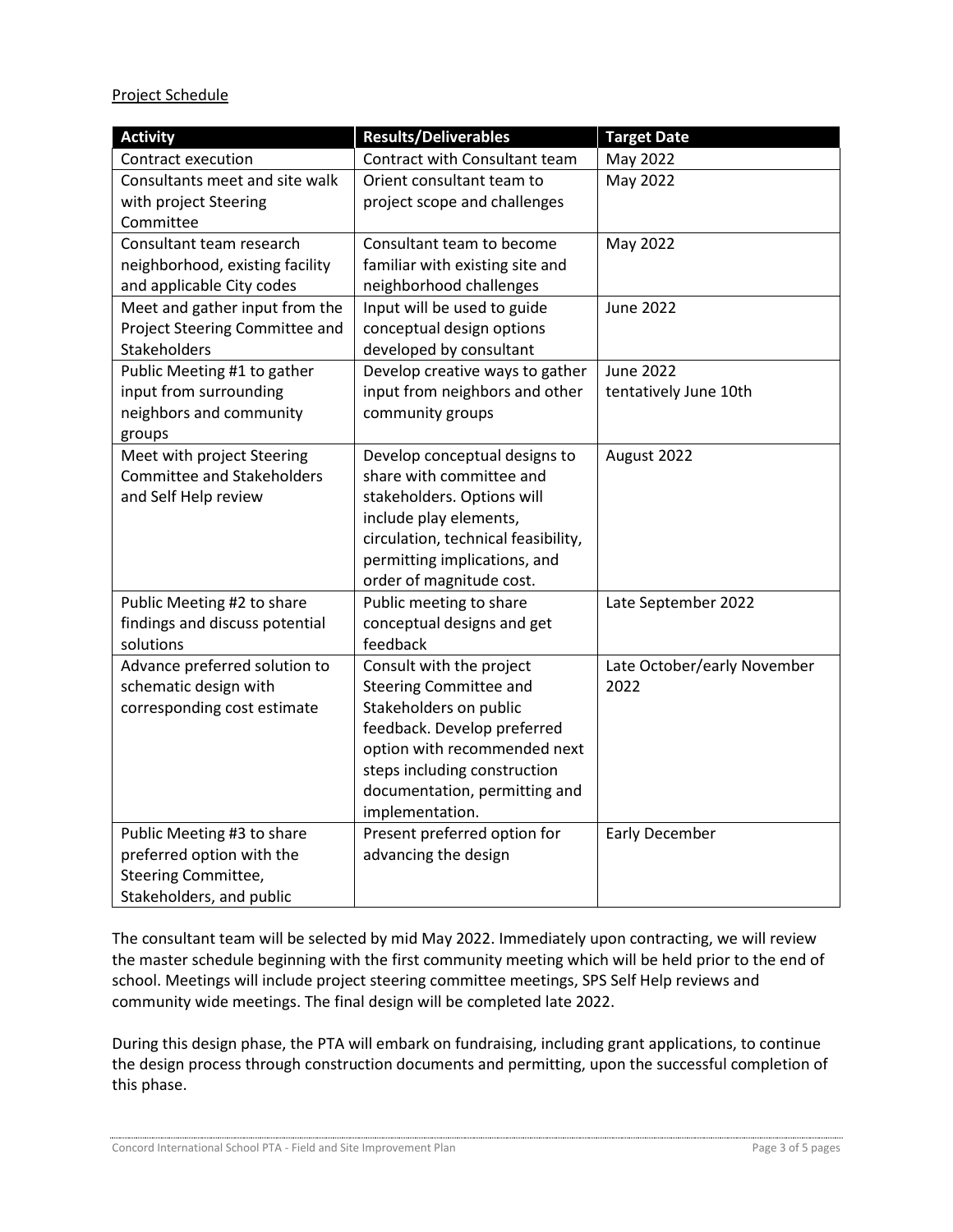# Compensation to the design consultant/team: \$62,500

Project support, funded separately, includes:

- An outreach coordinator will assist the project with community outreach, meetings, notifications and engagement with community organizations to solicit feedback and involvement in the design process.
- A project manager will provide overall management of the project and coordination with the design team, PTA, stakeholders, school district, and project steering committee.

## **SCHOOL, PTA AND PROJECT RESOURCES AND EXISTING CONDITIONS**

#### School history

Concord International School is situated in the South Park neighborhood. The school celebrated its 100 year anniversary in 2014 and is in the  $15<sup>th</sup>$  year providing dual-language and single-language curriculum to students. Concord School first opened on Concord street in 1914. In 1999-2000, the original building was partially demolished and renovated, along with the construction of an addition containing a gym / multi-purpose room and several classrooms.

The school community is diverse ethnically and socio-economically. Current enrollment at this Title 1 school is 315 students, 70% (2019) of whom are immigrants and nearly 47% of whom are English language learners. Close to 85% of the enrollment are students of color. About 75% (2019) receive freeor reduced-price breakfast and lunch. 69% qualify as low income, and nearly 10% identified as homeless. The predominant languages spoken at Concord International are English, Spanish, and Vietnamese.

## The PTA

The mission of the Concord PTA, as parents, teachers, and community members, is to work in partnership towards three goals: 1) Support of our students in learning academically and emotionally; 2) Support of our teachers and acknowledgement of the unique challenges they face, teaching in a highpoverty school; and; 3) Support of our parents and caregivers, raising children to be active, caring and respectful citizens in a diverse and dynamic culture.

The PTA is the project sponsor of this planning and design effort. At this moment, two years deep into the pandemic, we are small and under-resourced but have a lot of heart — a lot like the entire South Park Community. We're a fiercely dedicated group, and are so enthusiastic about the rethinking of the Puma Playfield. Now more than ever — as we begin to emerge from a great period of pandemic-fueled isolation, anxiety, and inactivity — a fun, useful, functional outdoor space that is instrumental in facilitating and encouraging play, activity, health (mental and physical) and community is of the greatest value to our kids and neighbors.

## **Project Resources**

South Park Vision Plan *[https://www.seattleparksfoundation.org/wp-content/uploads/2016/10/South-](https://www.seattleparksfoundation.org/wp-content/uploads/2016/10/South-Park-Green-Space-Vision-Plan_6.17.14_Final-with-Appendix.pdf)[Park-Green-Space-Vision-Plan\\_6.17.14\\_Final-with-Appendix.pdf](https://www.seattleparksfoundation.org/wp-content/uploads/2016/10/South-Park-Green-Space-Vision-Plan_6.17.14_Final-with-Appendix.pdf)*

Greening Concord *<https://www.seattleparksfoundation.org/project/greening-concord/>*

State of Play Seattle-King County, Analysis and Recommendations

Prepared by The Aspen Institute *[https://www.aspeninstitute.org/wp-content/uploads/2019/08/2019-](https://www.aspeninstitute.org/wp-content/uploads/2019/08/2019-SOP-Seattle-KingCounty-Web-FINAL.pdf) [SOP-Seattle-KingCounty-Web-FINAL.pdf](https://www.aspeninstitute.org/wp-content/uploads/2019/08/2019-SOP-Seattle-KingCounty-Web-FINAL.pdf)* 

## Existing Conditions

In addition to the recent improvements made through Greening Concord, the current playground includes a large expanse of asphalt with painted game courts and a large, covered play court with basketball amenities.